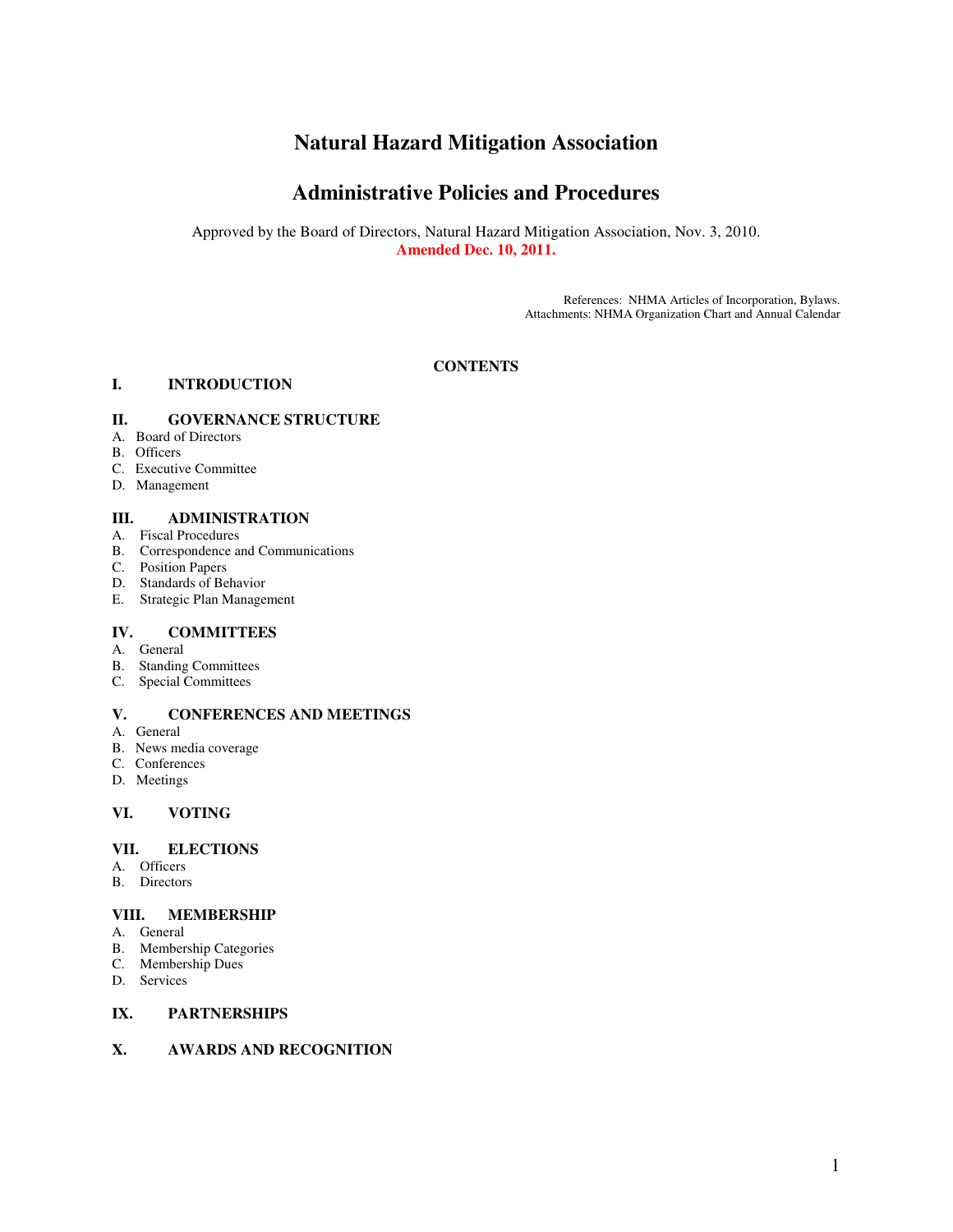# **I. INTRODUCTION**

This document contains Administrative Policies and Procedures for the Natural Hazard Mitigation Association (NHMA). The Procedures expand on guidance in NHMA Bylaws and provide more detailed guidance for governing and managing NHMA. The Procedures were adopted by the NHMA Board of Directors on December 12, 2011.

### **II. GOVERNANCE STRUCTURE**

### **A. Board of Directors**

NHMA is governed by a Board of Directors. The Board is composed of 15 voting members, including the officers (the Immediate Past President, President, Vice President, Treasurer, and Secretary); and 10 other elected board members.

The Board of Directors shall consist of fifteen (15) voting members, each elected by NHMA membership for a three (3) year term. The initial membership of the Board of Directors shall serve one (1), two (2), and three (3) year terms, determined in a random fashion, so that no more than one third of the Board shall be up for reelection in any given year.

A quorum shall consist of a simple majority, present in person, by phone or by proxy to another Board Member. The Board may amend Bylaws by a three-fifth vote of all Directors, provided that the proposed change is circulated to the Board of Directors 14 days before the Board meeting where the vote for the change is to take place.

### **1. Powers of NHMA Board of Directors**

NHMA government and direction, and the control of its property, shall be vested in a Board of Directors. The Board of Directors shall have and shall exercise all powers of a not-for-profit corporation under the law of Louisiana, including but not limited to the power to:

- a. Contract for all necessary things and services in connection with the management of NHMA;
- b. Issue and distribute NHMA's journal (when established) and other publications;
- c. Establish, oversee, and disestablish councils, chapters and sections (when established);
- d. Establish, oversee, and disestablish committees and other bodies for various purposes;
- e. Appoint and remove any Executive Director; and

f. Adopt, amend, and repeal Bylaws of NHMA.

### **2. Job Duties of Board Members**

a. Establish NHMA policy to include strategic guidance and oversee NHMA programs and activities as a member of the Board.

b. Represent and serve members within respective constituencies. This includes participation in NHMA Board calls and in-person meetings.

- c. Facilitate NHMA programs and priorities.
- d. Actively work to retain current members by reinforcing NHMA benefits, and recruit new members.
- e. Appoint and support board, committees, and membership to help carry out duties.

f. Comply with NHMA guiding documents and Code of Ethics.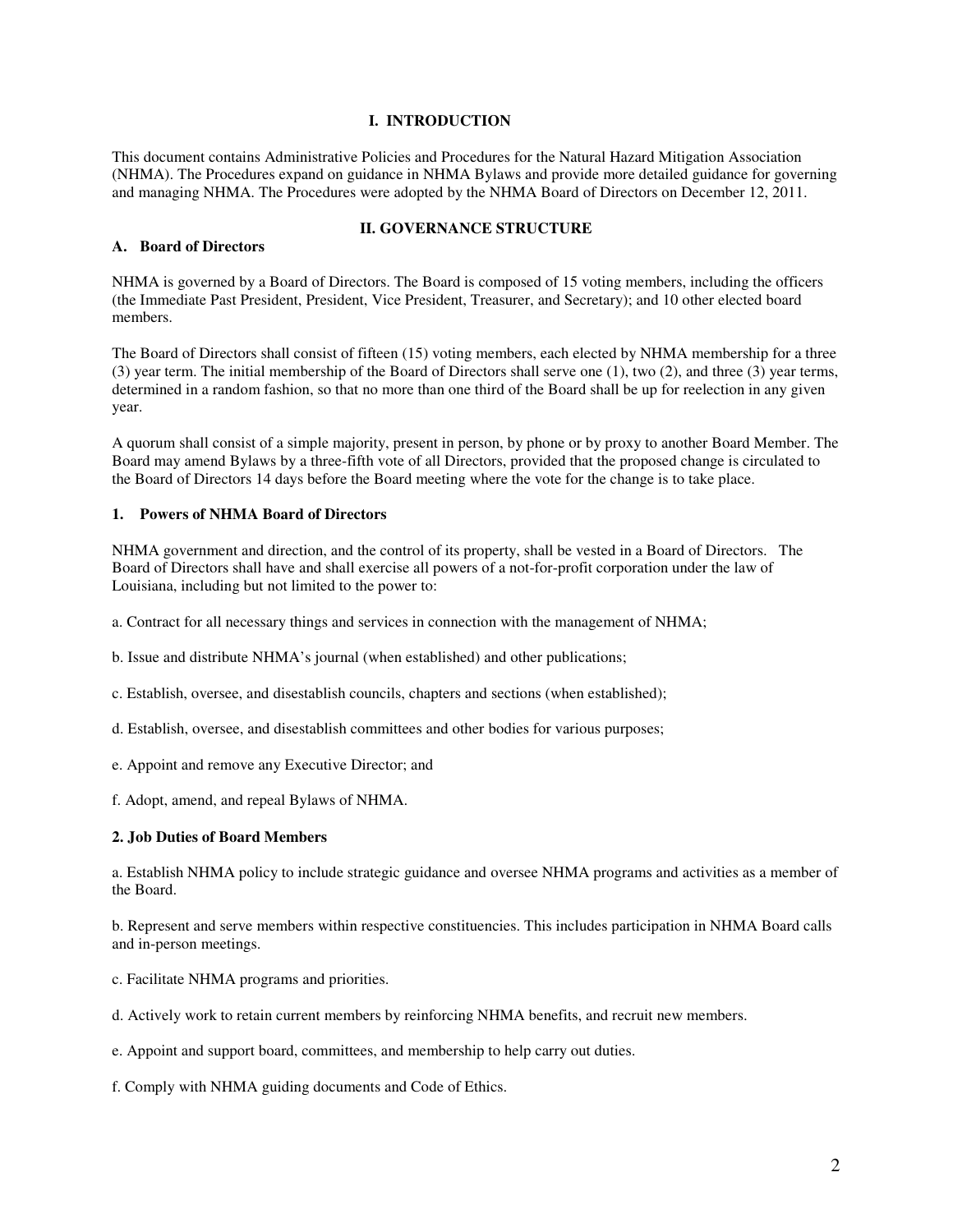If it is determined that a director is unable to fulfill job duties, the NHMA president will declare the vacancy and will ensure that it is filled in accordance with NHMA Bylaws. Two unexcused absences constitute an inability to participate. An absence may be excused by communicating with the Executive Director or the President.

# **B. Officers**

The officers of NHMA shall be the President, the Past President, the Vice President, the Secretary and the Treasurer. Each officer supports the President and the Executive Director in the performance of the executive responsibilities of the office. The Vice President shall be empowered to serve in the role of the President should the President be unable to fulfill his or her duties. NHMA also has the option of adding a second vice president if needed. The Executive Director and Secretary shall keep the records of the organization and keep the minutes of the meetings. The Executive Director and Treasurer shall update the Budget yearly.

At the Annual Business meeting, the Board of Directors will elect officers (President, Vice President, Secretary, and Treasurer) from the Board membership for one-year terms. The person holding the office of President of the Board at the election of a new President of the Board shall be designated the Immediate Past President for the ensuing year.

### **C. Executive Committee**

NHMA officers and the Executive Director comprise the Executive Committee. The Executive Committee may exercise the powers of the Board of Directors when the Board is not in session and shall report actions to the Board of Directors at or before the next Board meeting. The Executive Committee is vested with the responsibility of administering routine Association business economically and efficiently, including making budget variance decisions and reallocation of resources. The Executive Committee may also manage NHMA affairs, to the extent that it is authorized by the Board of Directors. Minutes of Executive Committee meetings will be provided to the NHMA Board.

The Executive Committee does not have power to act in a manner contrary to the directives of the Board of Directors and may not take any action in conflict with the Bylaws or Administrative Policies and Procedures.

# **D. Management**

The corporate powers of NHMA shall be vested in the Board of Directors, which is authorized to select an Executive Director who shall be directly responsible to the Executive Committee and, thereby, NHMA membership as a whole. The Executive Director is responsible for the detailed management of NHMA's affairs as delegated and permitted under applicable laws and the corporation's governing documents. With Board authorization, the Executive Director may engage staff or contract assistance to help provide daily administrative functions of the organization, fiduciary accountability, coordination of meetings and exhibits, government relations services, membership promotion, membership services, public relations communications, financial auditing, legal counsel, legislative assistance and other tasks as required.

# **III. ADMINISTRATION**

#### **A. Fiscal Procedures**

It is the policy of NHMA to adhere to sound fiscal practices and to administer its affairs in such a manner as to ensure fiscal solvency.

The Executive Director administers the fiscal policies as set by the Board of Directors and is responsible for the maintenance of adequate and appropriate records for the receipt and expenditure of all funds.

The Treasurer is responsible to the members for verifying that the financial records of the Association are maintained and that fiscal guidelines are followed. Specific tasks include an Annual Report to the membership on the general fiscal condition of the Association and finance reports to the Board of Directors at least quarterly.

All Association funds shall be disbursed on officially printed Association checks from approved bank accounts.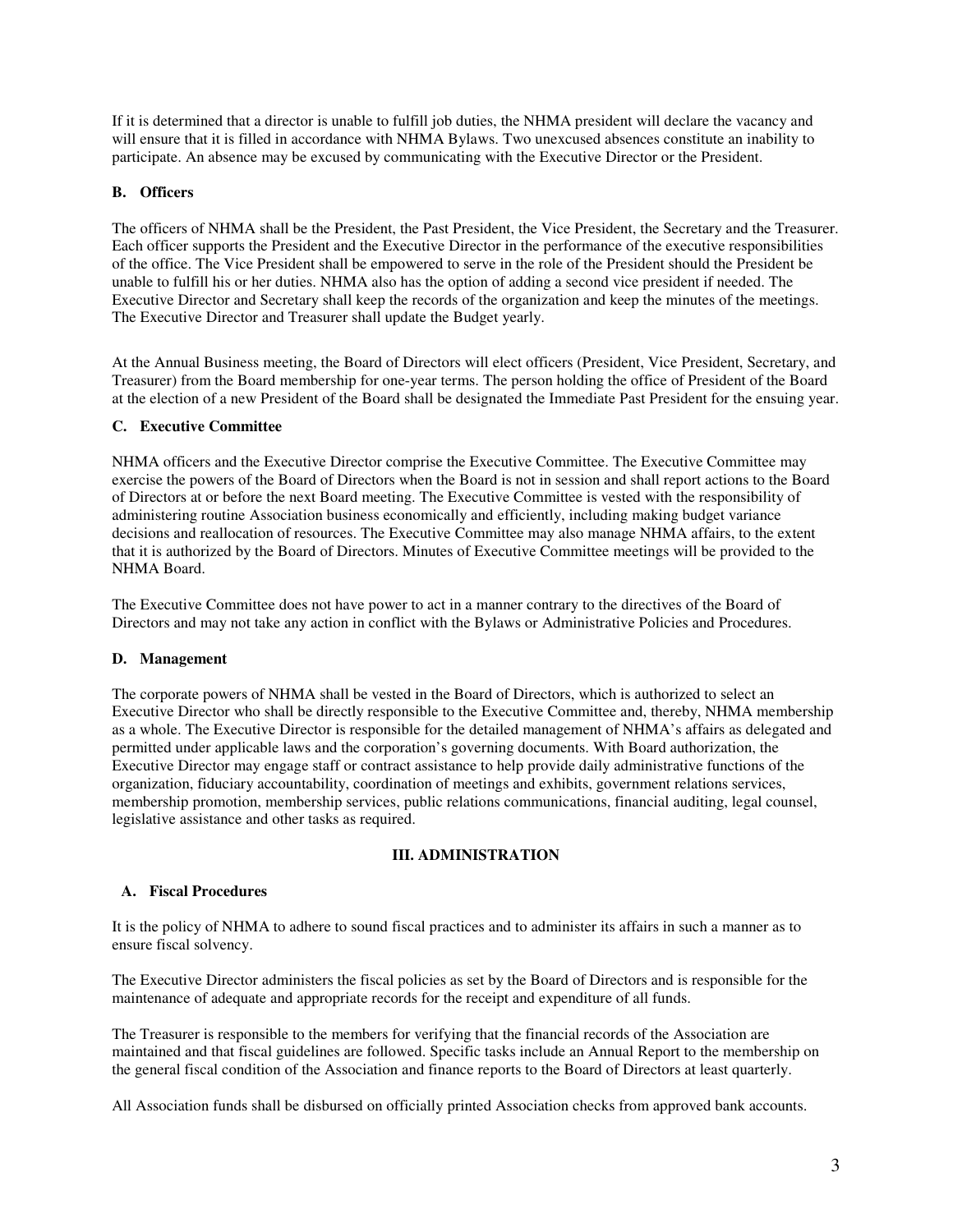Officers and agents of the Association are entitled to reimbursement for expenses incurred on behalf of the Association only under the following conditions: 1) the person is authorized to make the expenditure by the president; 2) the expenditure is within annual budgeted levels for the applicable line item, such as postage and travel; 3) the request is eligible under the administrative guidelines of the Association; and 4) there are sufficient funds to cover the expense. Requests for reimbursement should be submitted to the Executive Director, together with appropriate documentation, within 30 days of the expenditure. Requests for reimbursement of travel expenses shall be accompanied by a trip report.

# **1. Budget**

The Association shall develop, approve and adhere to a reasonable budget that shall be adopted annually by the Board of Directors. The Executive Committee has the authority to re-program funds within the budget. The draft budget shall indicate all major categories and subordinate line items of anticipated revenues and expenses such as membership dues, publications, conference fees, contract revenue and expenses. A description of reserve funds and forecast of changes in financial position shall also be provided annually.

The proposed budget for each fiscal year shall be developed and disseminated to the Board of Directors before the Annual Business Meeting (November). Final approval of the budget by the Board of Directors shall take place prior to the commencement of the new fiscal year (January 1).

# **2. Funding**

Funding for the administration and operation of the Association may come from a variety of sources. These may include receipts from donations, memberships, subscriptions to publications, advertising revenue, proceeds from conferences and exhibits, and interest on savings.

In addition, the Association may prepare formal proposals to agencies involved in mitigation projects that could be benefited by the expertise of Association members. The Board of Directors shall propose and approve as to concept the Association's submission for specific projects. At the direction of the Board of Directors, the Executive Director may be responsible for the preparation of the proposals. These must be approved by the Executive Committee.

The Executive Director, in close coordination with the President, may be authorized to act on behalf of the Association in negotiating and executing such contracts.

With the consent of the Board, the President shall appoint Association members to assist in the development of the proposal and staff projects. Consideration will be given to the appointment of the member initiating the funding proposal, as appropriate.

Due to the nature of the negotiating process, the Board of Directors must maintain confidentiality related to the purpose, scope, and financial requirements of a proposal until it has been finalized by the authorized agents.

# **3. Travel**

Authorized expenses reimbursable for approved travel for Association business include:

- a. The amount of the least expensive or most appropriate mode of travel. Use of a privately owned vehicle may be authorized for official travel and is reimbursable at the rate quoted in the current Federal Travel Regulations, not to exceed the cost of a common carrier.
- b. Lodging costs shall be reimbursed at the actual amount. Travelers shall use the minimum rate available or minimum conference rate. Receipts are required.
- c. Food and other appropriate out-of-pocket travel expenses are reimbursable. Or, the traveler may request the daily federal per diem rate for the locality. Note that reimbursement may not be requested for meals included in programmed events, and the amounts of these meals are deducted from the per diem rate.
- d. In general, expenses over \$25 require receipts.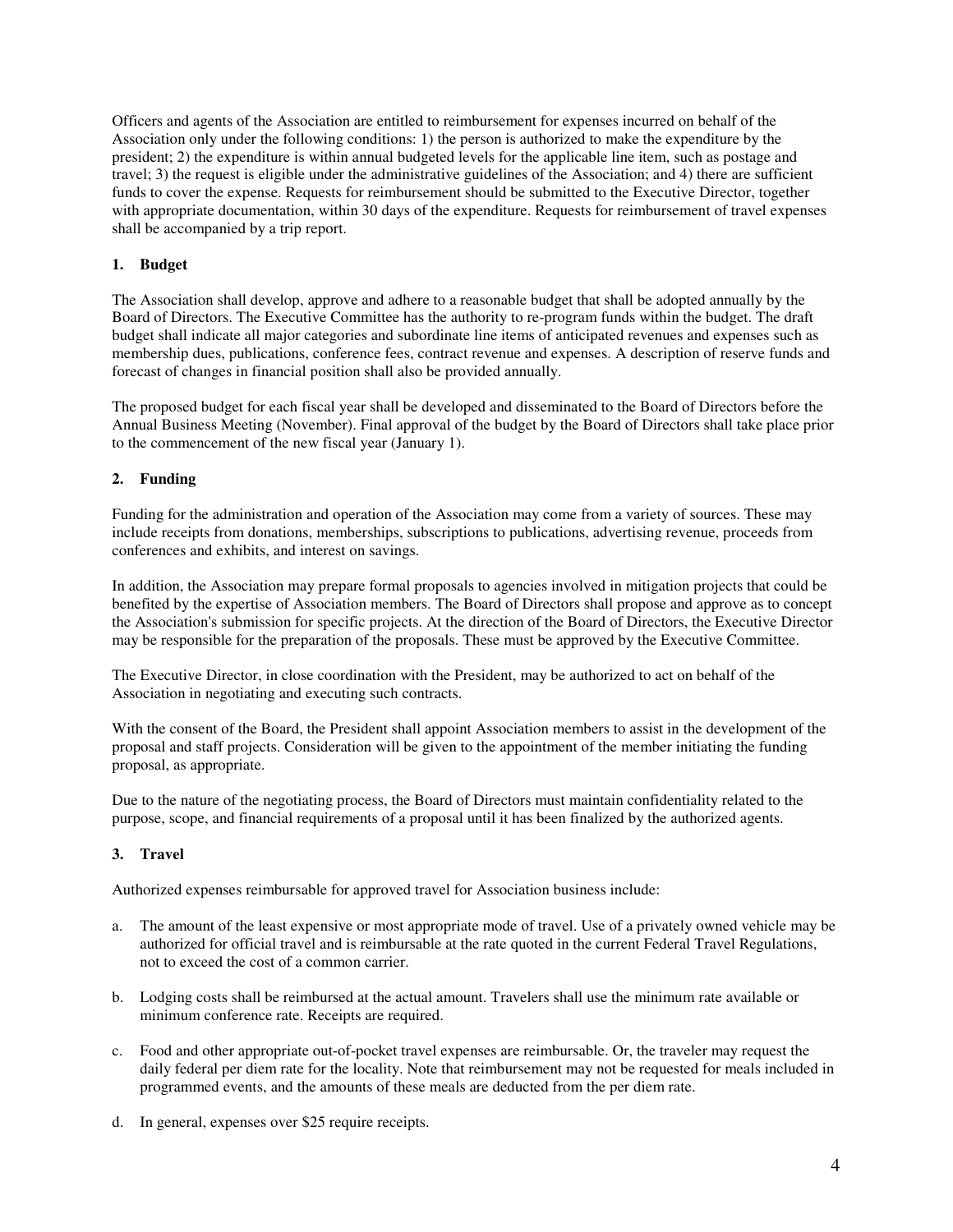- e. Cab fares up to \$25 are reimbursable without a receipt. Amounts over \$25 require a receipt. Parking expenses shall be reimbursed at the actual cost with a receipt. A receipt is not required for parking meter expenses. Parking violation citations will not be reimbursed.
- f. Baggage transfers will be reimbursed at the rate of \$3 for check-in and \$3 for check-out of hotels.
- g. Laundry service is reimbursable on an emergency basis only when the travel period is extended beyond the expected period. Receipt and a justification statement must be provided.
- h. Items not specifically listed above shall be reimbursed in accordance with existing federal travel regulations.

### **4. Reimbursement**

All requests for reimbursement, including those incurred while working on a grant or contract, must be submitted to the Executive Director on appropriate forms with proper documentation.

Any request for reimbursement for long distance telephone calls must be accompanied by a log listing each person called and the subject discussed.

### **B. Correspondence & Communications**

#### **1. General**

Only the NHMA officers and authorized agents may communicate on behalf of NHMA. The Association must assure that the concerns of its membership are answered in a timely fashion. The Executive Director will maintain files on official correspondence. Copies of official correspondence shall be provided to the Executive Director.

### **2. Minutes**

Accurate minutes of all Association meetings, including committee meetings, shall be retained and provided to the Executive Director. These records shall be available to members upon request.

The Association Secretary is responsible for the accuracy of Board and Executive Committee meeting minutes, and the respective Board or Executive Committee shall approve all minutes with corrections. Association minutes shall include attendees at the meeting, major discussion points, action items, motions made, and votes taken.

The Secretary shall assure that the agendas and minutes are forwarded to the Executive Director for official retention. The Secretary shall also assure that all official records are passed to his/her successor upon expiration of his/her term of office.

Board decisions that may change the Administrative Policies and Procedures or affect the Bylaws will be forwarded to the Executive Director to process any needed changes.

Committee chairs or their designees are responsible for maintaining agendas and minutes of all committee meetings and forwarding them to the Executive Director.

#### **C. Position Papers**

From time to time, the Association may issue position papers on pertinent public policy issues. The Board of Directors may formally identify issues and adopt a policy, may refer the matter to an existing or special committee for deliberation and investigation, or may vote to not endorse any policy on the issue.

Any member aware of issues affecting the Association and its membership should forward such information to a member of the Board of Directors or the Executive Director. A majority vote of the Board of Directors or Executive Committee is required for the dissemination of an official position paper. The Executive Director will maintain a log for tracking and locating such papers, which will be listed on the website. When the Board of Directors adopts a position, the Executive Director, the President, or their designees may respond to official inquiries.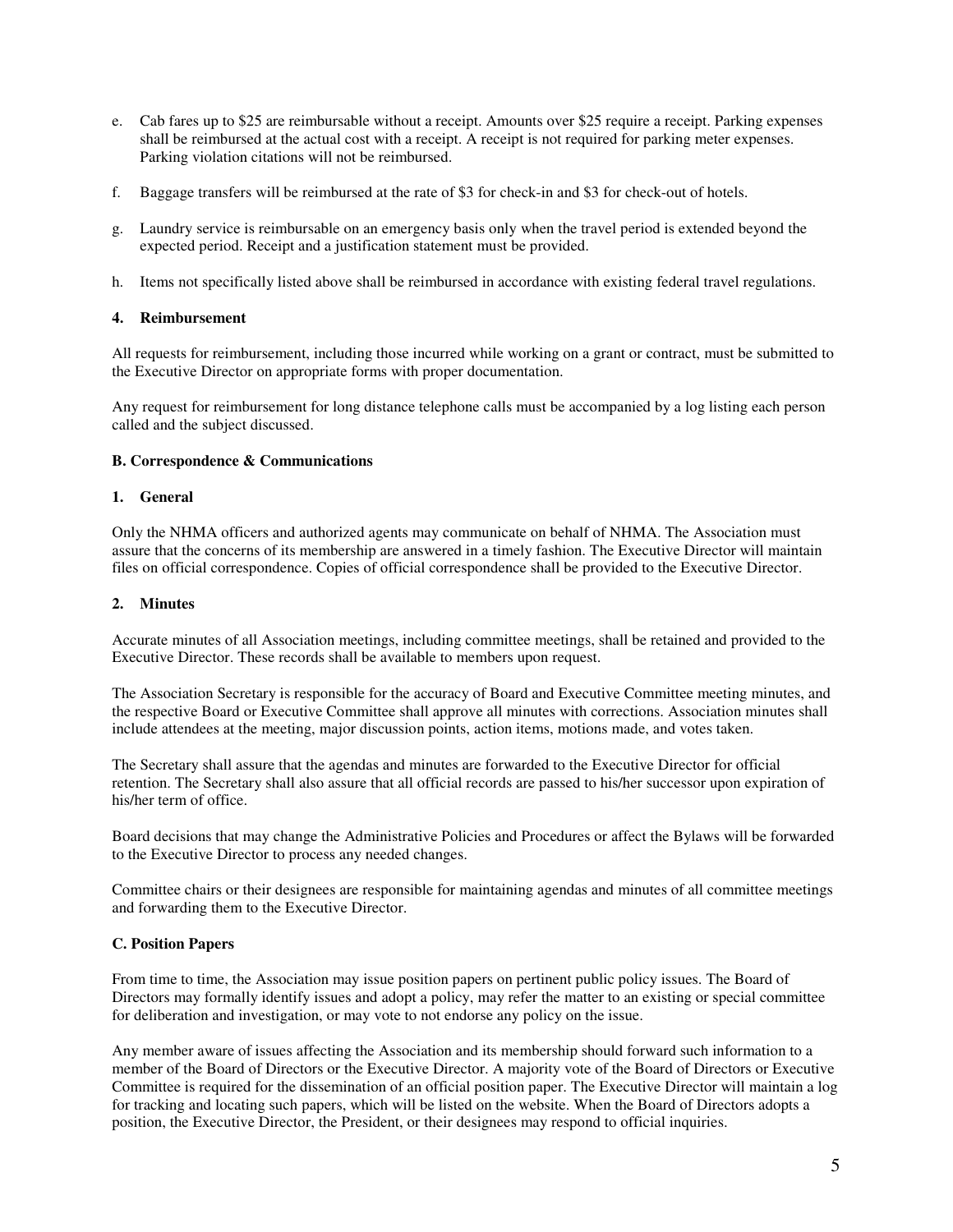#### **D. Standards of Behavior**

The Board of Directors shall respond to any and all questions or claims of violations of Standards of Behavior, including conflicts of interest. Any member with questions regarding a violation of the NHMA Code of Ethics or Conflict of Interest Policy may submit the inquiry in writing to any member of the Board of Directors. This inquiry should include specific details.

The President shall determine the appropriate schedule for review of the matter, whether at the next scheduled Board meeting or a special meeting called to address the inquiry. If the inquiry involves a member of the Board, the involved party's official capacity will be suspended pending the outcome of the investigation.

If the Board of Directors finds validity in the claim, the Board may appoint a person to investigate.

Before a final determination is made, due process requires that the individual(s) against whom the claim has been lodged shall be notified in writing by registered mail of the allegation. Such individual(s) shall be afforded not less than 15 days after the receipt of notification an opportunity to reply to the allegation either in writing or by appearing before the Board of Directors.

If the Board of Directors determines by a two-thirds majority that a violation of the Code of Ethics or Conflict of Interest Policy has occurred, disciplinary actions that may be taken include, but are not limited to: 1) verbal or written warning, 2) written censure, 3) demand for restitution, 4) suspension of membership.

A determination shall be made by the Board and a response signed by the Executive Director as soon as possible. The decision of the Board of Directors is final.

In cases where criminal activity is suspected, the matter will be turned over to the proper civil authority and the procedures outlined above may not apply.

#### **1. Code of Ethics**

The following Code of Ethics was adopted by the NHMA Board of Directors on \_\_\_\_\_\_\_\_.

#### **Natural Hazards Mitigation Association - Code of Ethics\***

#### **October 1, 2010Code of Ethics**

Maintenance of public trust and confidence is central to the stated objectives and overall effectiveness of the Natural Hazards Mitigation Association (NHMA). This Code of Ethics for NHMA members reflects the spirit and proper conduct dictated by the conscience of society and commitment to the well-being of all. The members of NHMA are expected to adhere to the highest standards of ethical and professional conduct. NHMA members conduct themselves in accordance with the basic principles of respect, commitment, and professionalism.

Respect -- Respect for supervising officials, colleagues, associates, and most importantly, for the people we serve is the standard for NHMA members. We comply with all local, state, and federal laws and regulations applicable to our purpose and position, and responsibly and impartially apply them to all concerned regardless of race, ethnicity, nationality, religion, gender, or other group membership. We respect fiscal resources by evaluating organizational decisions to provide the best service or product at a minimal cost without sacrificing quality.

Commitment -- NHMA members commit themselves to promoting decisions that engender trust among those we serve. We commit to continuous improvement by fairly administering the affairs of our positions, by fostering honest and trustworthy relationships, and by striving for impeccable accuracy and clarity in what we say or write. We commit to enhancing stewardship of resources and the caliber of service we deliver while striving to improve the quality of life in the communities we serve. The commitment to mitigate losses from future hazards and disasters is at the center of our commitment to professional and public service.

Professionalism -- NHMA is an organization that actively promotes professionalism to ensure public confidence. Our reputations as individual mitigation practitioners and as an organization are built on the faithful discharge of our duties. Our professionalism is founded on a commitment to lifelong education, safety, and protection of life and property.

#### **Conflict of Interest**

NHMA members, officers, and agents shall act in the best interest of the Association at all times and shall avoid activities resulting in actual or implied personal gain in keeping with the highest standards of ethics and professionalism.

\*Note: This Code of Ethics draws heavily upon, and is adapted from, the International Association of Emergency Managers (IAEM) Code of Ethics.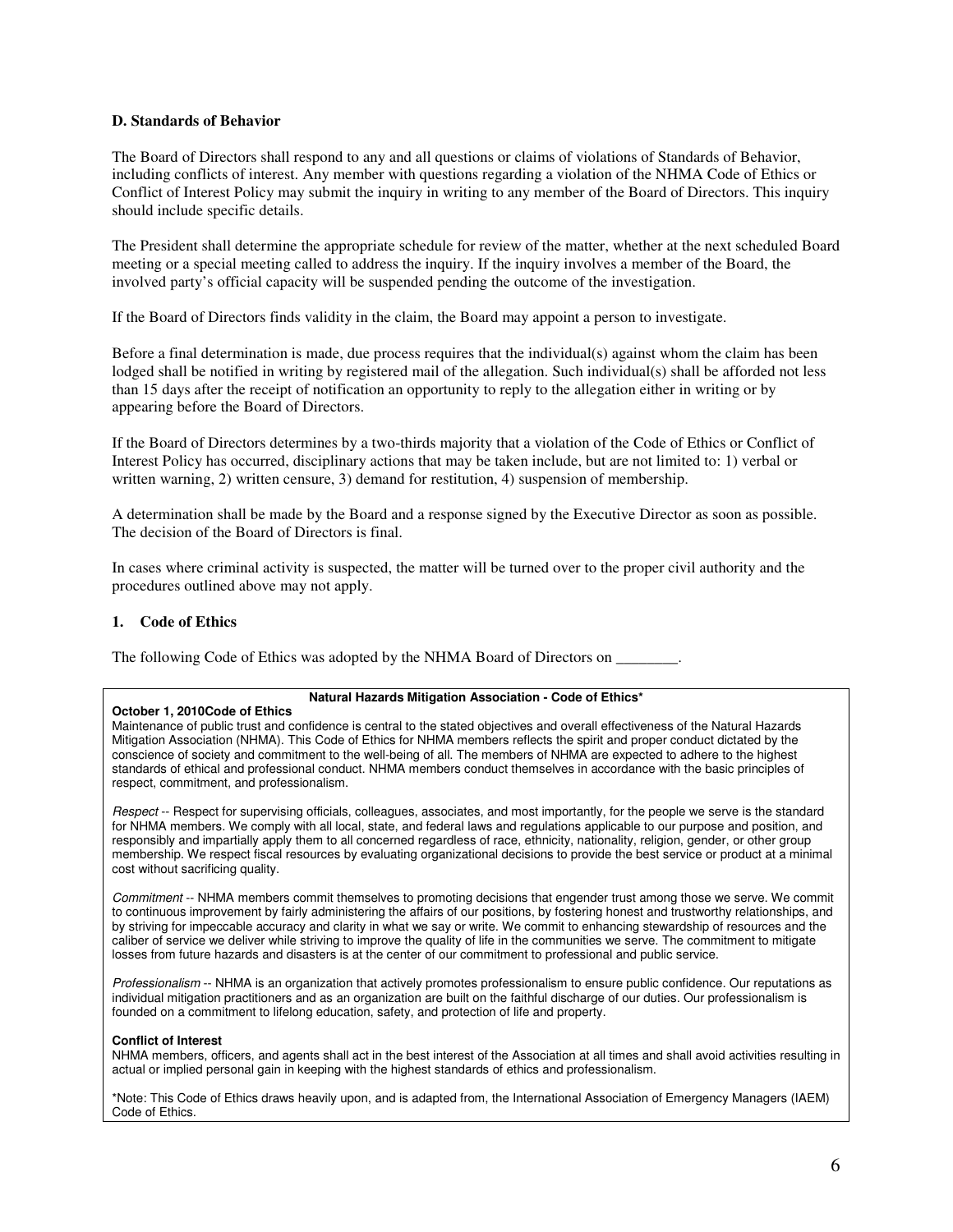### **2. Conflict of Interest**

NHMA members, officers and agents shall act in the best interest of the Association at all times and shall avoid activities resulting in actual or implied personal gain in keeping with the highest standards of ethics and professionalism. Toward that end, NHMA in December 2009 adopted the following Conflict of Interest Policy

#### **NHMA Conflict of Interest Policy**

#### **Article I Purpose**

The purpose of the conflict of interest policy is to protect this tax-exempt organization's (NHMA) interest when it is contemplating entering into a transaction or arrangement that might benefit the private interest of an officer or director of the Organization or might result in a possible excess benefit transaction. This policy is intended to supplement but not replace any applicable state and federal laws governing conflict of interest applicable to nonprofit and charitable organizations.

#### **Article II**

#### **Definitions**

#### 1. **Interested Person**

Any director, principal officer, or member of a committee with governing board delegated powers, who has a direct or indirect financial interest, as defined below, is an interested person.

#### 2. **Financial Interest**

A person has a financial interest if the person has, directly or indirectly, through business, investment, or family:

**a.** An ownership or investment interest in any entity with which the Organization has a transaction or arrangement,

**b.** A compensation arrangement with the Organization or with any entity or individual with which the Organization has a transaction or arrangement, or

**c.** A potential ownership or investment interest in, or compensation arrangement with, any entity or individual with which the Organization is negotiating a transaction or arrangement.

Compensation includes direct and indirect remuneration as well as gifts or favors that are not insubstantial.

A financial interest is not necessarily a conflict of interest. Under Article III, Section 2, a person who has a financial interest may have a conflict of interest only if the appropriate governing board or committee decides that a conflict of interest exists.

#### **Article III Procedures**

# 1. **Duty to Disclose**

In connection with any actual or possible conflict of interest, an interested person must disclose the existence of the financial interest and be given the opportunity to disclose all material facts to the directors and members of committees with governing board delegated powers considering the proposed transaction or arrangement.

#### 2. **Determining Whether a Conflict of Interest Exists**

After disclosure of the financial interest and all material facts, and after any discussion with the interested person, he/she shall leave the governing board or committee meeting while the determination of a conflict of interest is discussed and voted upon. The remaining board or committee members shall decide if a conflict of interest exists.

#### 3. **Procedures for Addressing the Conflict of Interest**

**a.** An interested person may make a presentation at the governing board or committee meeting, but after the presentation, he/she shall leave the meeting during the discussion of, and the vote on, the transaction or arrangement involving the possible conflict of interest.

**b.** The chairperson of the governing board or committee shall, if appropriate, appoint a disinterested person or committee to investigate alternatives to the proposed transaction or arrangement.

**c.** After exercising due diligence, the governing board or committee shall determine whether the Organization can obtain with reasonable efforts a more advantageous transaction or arrangement from a person or entity that would not give rise to a conflict of interest.

**d.** If a more advantageous transaction or arrangement is not reasonably possible under circumstances not producing a conflict of interest, the governing board or committee shall determine by a majority vote of the disinterested directors whether the transaction or arrangement is in the Organization's best interest, for its own benefit, and whether it is fair and reasonable. In conformity with the above determination it shall make its decision as to whether to enter into the transaction or arrangement.

# 4. **Violations of the Conflicts of Interest Policy**

**a.** If the governing board or committee has reasonable cause to believe a member has failed to disclose actual or possible conflicts of interest, it shall inform the member of the basis for such belief and afford the member an opportunity to explain the alleged failure to disclose.

**b.** If, after hearing the member's response and after making further investigation as warranted by the circumstances, the governing board or committee determines the member has failed to disclose an actual or possible conflict of interest, it shall take appropriate disciplinary and corrective action.

#### **Article IV**

#### **Records of Proceedings**

The minutes of the governing board and all committees with board delegated powers shall contain:

**a.** The names of the persons who disclosed or otherwise were found to have a financial interest in connection with an actual or possible conflict of interest, the nature of the financial interest, any action taken to determine whether a conflict of interest was present, and the governing board's or committee's decision as to whether a conflict of interest in fact existed.

**b.** The names of the persons who were present for discussions and votes relating to the transaction or arrangement, the content of the discussion, including any alternatives to the proposed transaction or arrangement, and a record of any votes taken in connection with the proceedings.

**Article V**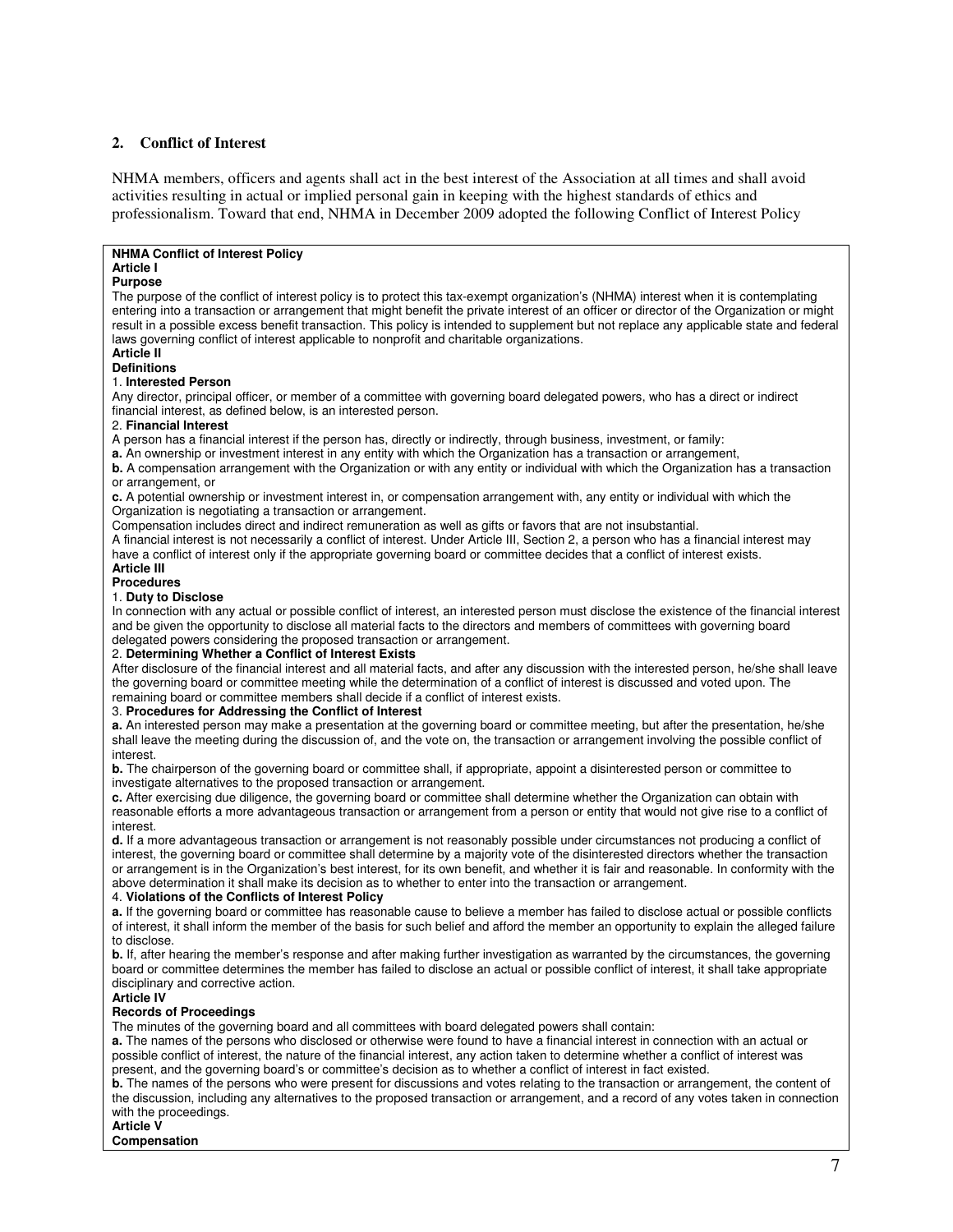**a.** A voting member of the governing board who receives compensation, directly or indirectly, from the Organization for services is precluded from voting on matters pertaining to that member's compensation.

**b.** A voting member of any committee whose jurisdiction includes compensation matters and who receives compensation, directly or indirectly, from the Organization for services is precluded from voting on matters pertaining to that member's compensation. **c.** No voting member of the governing board or any committee whose jurisdiction includes compensation matters and who receives compensation, directly or indirectly, from the Organization, either individually or collectively, is prohibited from providing information to any committee regarding compensation.

**Article VI** 

#### **Annual Statements**

Each director, principal officer and member of a committee with governing board delegated powers shall annually sign a statement which affirms such person:

**a.** Has received a copy of the conflicts of interest policy,

**b.** Has read and understands the policy,

**c.** Has agreed to comply with the policy, and

**d.** Understands the Organization is charitable and in order to maintain its federal tax exemption it must engage primarily inactivities which accomplish one or more of its tax-exempt purposes.

#### **Article VII**

#### **Periodic Reviews**

To ensure the Organization operates in a manner consistent with charitable purposes and does not engage in activities that could jeopardize its tax-exempt status, periodic reviews shall be conducted. The periodic reviews shall, at a minimum, include the following subjects:

**a.** Whether compensation arrangements and benefits are reasonable, based on competent survey information, and the result of arm's length bargaining.

**b.** Whether partnerships, joint ventures, and arrangements with management organizations conform to the Organization's written policies, are properly recorded, reflect reasonable investment or payments for goods and services, further charitable purposes and do not result in inurement, impermissible private benefit or in an excess benefit transaction.

# **Article VIII**

#### **Use of Outside Experts**

When conducting the periodic reviews as provided for in Article VII, the Organization may, but need not, use outside advisors. If outside experts are used, their use shall not relieve the governing board of its responsibility for ensuring periodic reviews are conducted.

#### E. **Strategic Plan Management**

NHMA will prepare, adopt, and periodically update an NHMA strategic plan.

#### **1. Strategic Planning Roles and Responsibilities**

The NHMA Board of Directors is responsible for 1) developing, as needed, a list of fundamental organizational assumptions and key issues; 2) adopting the plan; 3) conducting oversight for implementation; and 4) updating the strategic plan.

The Executive Committee is responsible for developing and annually updating the strategic plan at the instruction of the Board; incorporating committee goals and objectives into the strategic plan; providing feedback to the Board on the implementation of the strategic plan; and conducting as needed a competitive analysis, SWOT (Strengths, Weaknesses, Opportunities, and Threats) analysis, and additional research at the instruction of the Board.

To complete these tasks, the President may choose to appoint a Strategic Plan Committee that reports to the Board of Directors through the Executive Committee. The President, in collaboration with the Executive Committee, is responsible for aligning the strategic plan with management and work plans and budget.

Committee Chairs will annually provide updated goals and objectives to the President and Executive Committee.

#### **2. Strategic Plan Implementation and Update Process**

The Executive Committee will submit the completed strategic plan to the Board for approval. The approved strategic plan will be used to create the annual work plan and budget. The approved strategic plan (excluding competitive information) will be disseminated to association members at the annual meeting and posted on the NHMA website.

The Executive Committee will accept data provided by the Board and staff for the purposes of reviewing and updating, if needed, the strategic plan. The strategic plan will be reviewed annually and updated, as needed, by the Executive Committee or its designees.

#### **3. Strategic Planning Performance Measures**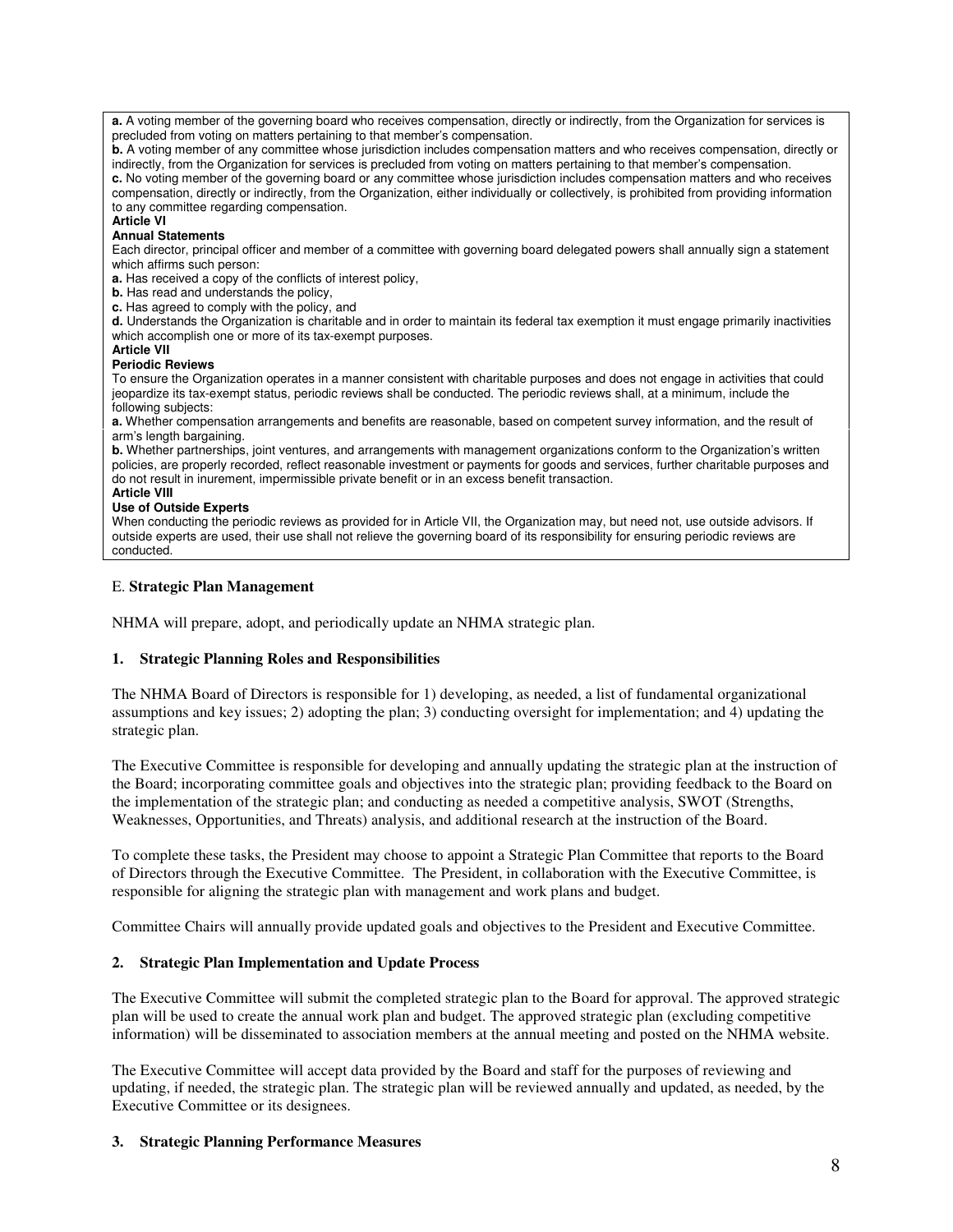The strategic planning process is considered successful when:

- a. The fundamental organizational assumptions, key issues, competitive analysis, and SWOT analysis are updated for accuracy as needed.
- b. The Executive Committee reviews the strategic plan each year and updates it if needed.
- c. The President and Executive Director, in collaboration with the Executive Committee, annually aligns the strategic plan with budget and management / work plans.
- d. The Board approves the updated strategic plan before the start of each fiscal year, notifies standing committee chairs and membership, and posts to website.

# **IV. COMMITTEES**

#### **A. General**

 NHMA has standing committees and special committees. Standing committees are bodies with an ongoing, operational function. Special (ad hoc) committees are formed to complete a specific assignment of limited duration.

The President can designate new committees with concurrence of the NHMA Executive Committee. New groups can also be formed with the approval of the President and Executive Committee after any member presents an issue paper identifying the group purpose, tasks, and composition. The President may assign members of the Board of Directors to serve as liaison to specific committees to mentor and monitor the committee's progress throughout the year and report to the Board of Directors.

The NHMA President will nominate chairs for each group. Nominations will be made from members in good standing and will be approved by the Executive Committee. Recommendations for appointment for any committee chair may result from a consideration of the following factors:

- 1. The appointed party must be a member in good standing;
- 2. Capability to weigh and consider issues in an objective manner;
- 3. Capability to communicate with other committee members in an open and direct manner.
- 4. Capability to devote eight or more hours a month to NHMA business, as may be required;
- 5. Capability to attend the annual and mid-year meetings;
- 6. Capability to attend additional meetings during the year, if funded by the Association.

Committees will abide by the following guidelines:

- 1. Each standing committee will establish goals and priorities, with a published meeting schedule (at least quarterly) to facilitate attainment of these goals. Such meetings may be via internet, teleconference or other meeting arrangements conducive to the advancement of committee goals. Goals and objectives will be updated annually as part of NHMA's strategic planning process.
- 2. All standing committees will provide quarterly written progress reports to the Executive Committee via the President and Executive Director.
- 3. If a standing committee lacks goals and active meeting schedules or is inactive for a 6-month period, the President has the responsibility to re-assign the chair or co-chair duties.
- 4. Chairs of standing committees will serve 2-year terms. The terms of service for chairs and co-chairs should be staggered.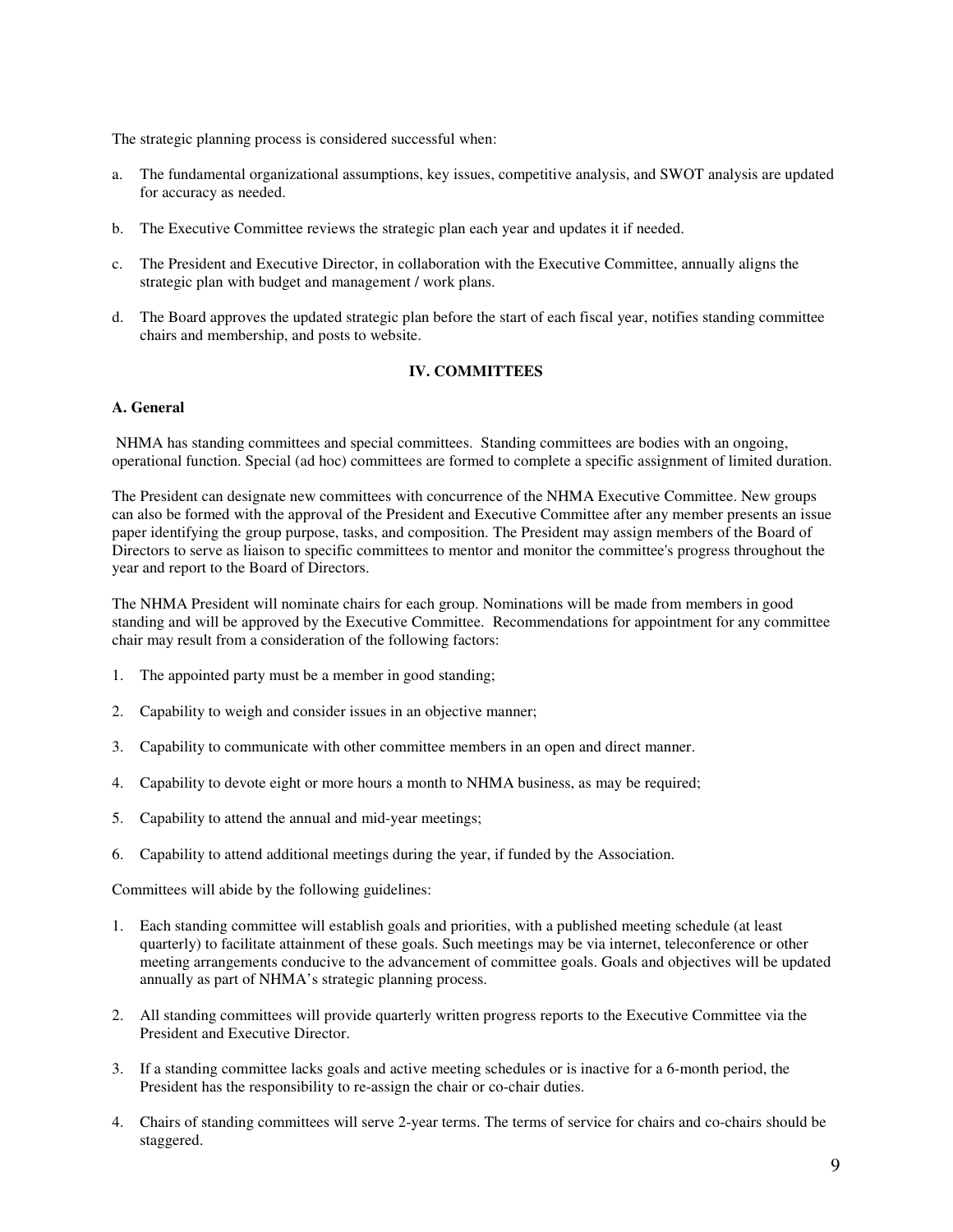- 5. At the discretion of the Board of Directors, the chairs for special committees may serve for the duration of their assignments.
- 6. Each committee may appoint its chair, vice chair or other designee to serve on a Strategic Plan Committee, if one is established.
- 7. Within 30 days of appointment the committee chair shall determine the committee's membership. Sources of membership may include individuals from a NHMA volunteer database.

### **B. Standing Committees**

The following are current NHMA standing committees:

### **1. Advisory Committee**

Mission: This blue-ribbon expert panel is responsible for offering NHMA and the Board advice on ways to develop and improve the program and organization, providing a knowledge base in members' respective fields of expertise, and serving as NHMA ambassadors at various events and functions.

### **2. Conference Committee**

Mission: Responsible for reaching out to existing conferences to see if NHMA can be included as presenters and participants, and for planning/management of major NHMA meetings and conferences.

# **3. Education Committee**

Mission: Responsible for spearheading hazard-mitigation education and training, developing best practice documentation, offering continuing education credits, and working with academia.

#### **4. Executive Committee**

Mission: The NHMA officers and the Executive Director comprise the Executive Committee. The Executive Committee is vested with the responsibility of administering routine Association business economically and efficiently, including making budget variance decisions and reallocation of resources. The Executive Committee may also manage NHMA affairs, to the extent that it is authorized by the Board of Directors. Minutes of Executive Committee meetings will be provided to the NHMA Board.

#### **5. Hazard Mitigation Plan Committee**

Mission: To work on policy recommendations for improving the quality of local hazard mitigation plans and allowing practitioners to voice their concerns and share best practices.

# **6. Legislative Policy Committee**

Mission: Responsible for tracking and publishing periodic reports about legislation pertinent to hazard mitigation, as well as commenting on pending bills.

# **7. Membership and Marketing Committee**

Mission: Responsible for increasing the membership and visibility of NHMA. Includes managing NHMA website, Facebook and Linked-in systems.

# **8. Public-Private Partnerships Committee**

Mission: Responsible for identifying and linking together supporters of public-private partnerships and disasterresistant community programs, with a goal of increasing such partnerships and programs.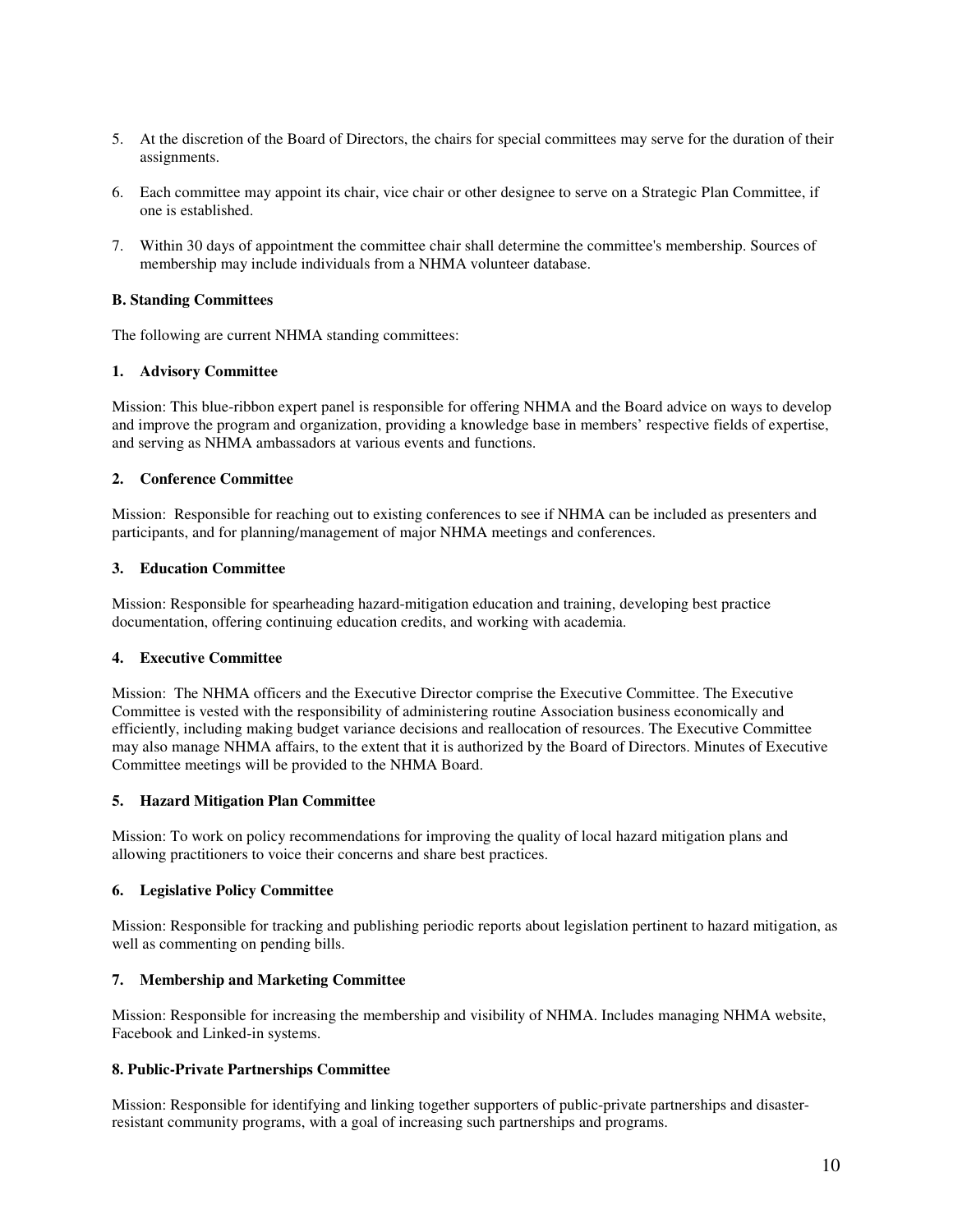### **9. Governance Committee**

Mission: The President may also designate a standing Governance Committee that would be responsible for specific internal management, including board development, nominations, awards, and similar issues.

### **C. Special Committees**

The following are major special committees that serve from time to time to help manage NHMA affairs, as needed:

#### **1. Nominations and Awards Committee**

Mission: Responsible for presenting a slate of candidates for the annual business meeting and conducting the election of new Board members and officers. May also nominate new officers and, when established, NHMA recognition awards.

### **2. Strategic Plan Committee**

Mission: The President and Executive Committee may organize a special Strategic Plan Committee to assist with the annual planning process.

### **3. Internal Affairs Task Force**

Mission: Responsible for addressing internal policy issues and developing a Code of Ethics, Policies and Procedures, and any updates to Bylaws, Articles of Incorporation, or other legal documents.

# **V. CONFERENCES AND MEETINGS**

#### **A. General**

.

The Association will schedule and conduct a variety of conferences, meetings, seminars and workshops that are designed to meet the professional needs of Association members, provide for an exchange of information, establish a positive image reflecting the Association's goals and objectives, and conduct the official business of the Association.

Another purpose of these meetings is to provide a working environment and facilities for the Board and committees to meet and conduct business, as needed.

All types of official assembly of the Association are subject to accepted open meeting practices upon payment of applicable membership dues and/or fees. Exceptions to this policy may exist in Executive Committee or Board of Directors meetings where issues of a sensitive, confidential, or contractual nature are to be discussed. No person shall be allowed to disrupt any official assembly of the Association in the conduct of its business.

#### **B. News media coverage**

News media attendance at NHMA events is welcomed and encouraged. A special press rate may be extended to media representatives; the fees cover costs associated with such participation.

# **C. Conferences**

The NHMA Executive Director is responsible for recommending annual conference sites, based on the best business interests of the organization. Staff, under the President's supervision, initiates all proposal solicitations, contract negotiations and facility arrangements. The Executive Director keeps the interested host informed. Attractive location, geographic rotation, low attendee cost, attractive facilities, room rates, facility service record, airfare and travel accessibility, low cost to NHMA, and other criteria will be considered. The final selection of the conference site rests with the Board.

The Conference Committee is responsible for the program, including identification of session content and speakers. The Conference schedule is coordinated with the NHMA staff. NHMA staff performs all associated administrative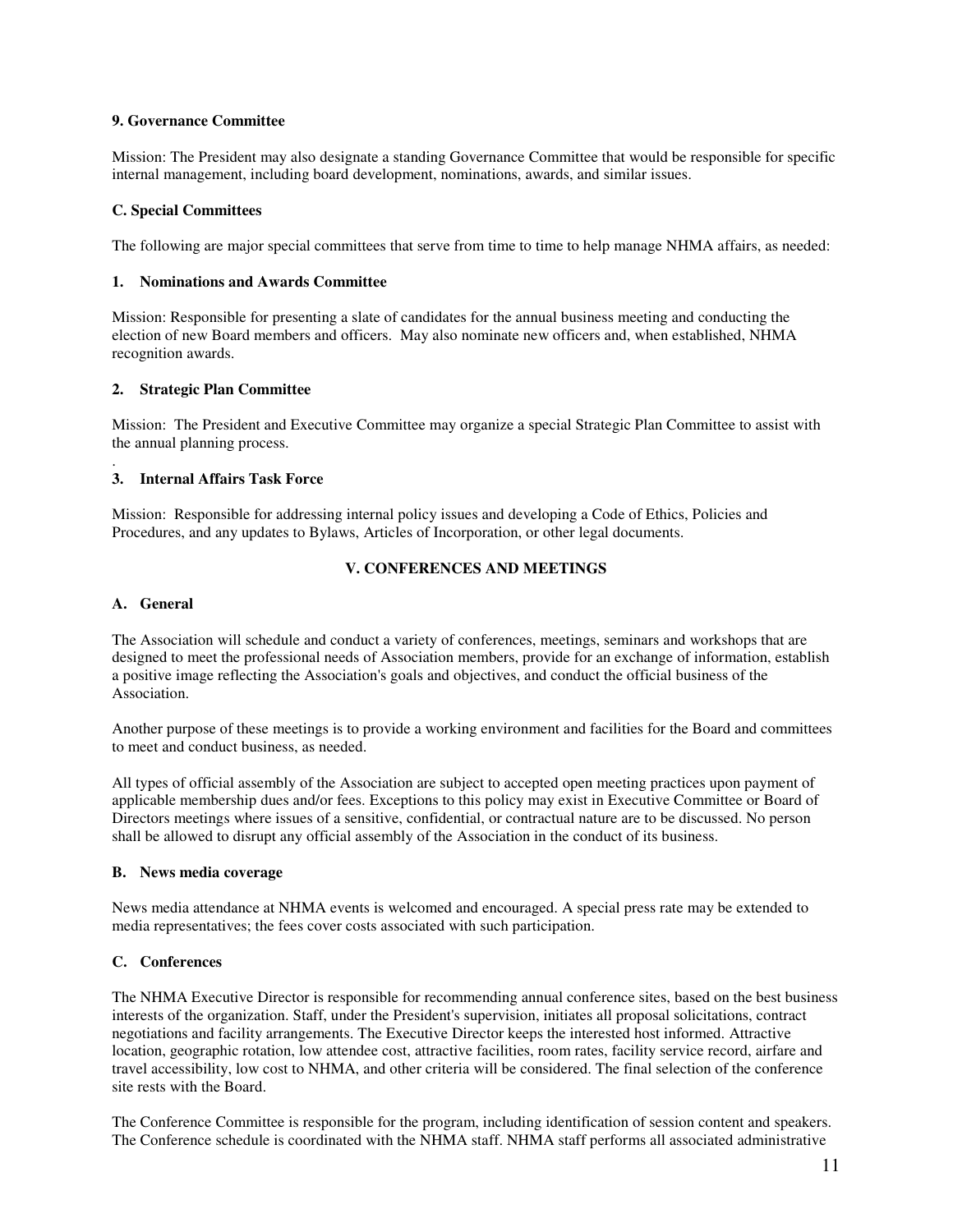tasks including speaker coordination, facility arrangements, preparation of conference materials, promotion, and exhibit production. The Board of Directors is apprised of conference preparations.

Staff works with the NHMA Treasurer to determine conference and meeting fees to meet financial goals. Annual conference and annual business meeting registration fees are waived for NHMA Past Presidents.

# **D. Meetings**

# **1. Annual Business Meeting**

The NHMA Board conducts an Annual Business Meeting each year. This annual meeting of the Board of Directors is also open to NHMA members. The principle purpose of this meeting, held in the fall, is to organize the new Board and organization for a new fiscal year that begins January 1. Based on recommendations from the Nominating Committee, new Board members will be elected by the membership, via email balloting conducted the Nominating Committee before the Annual meeting. The Board will elect its officers for the ensuing year. The Nominating Committee chair will declare the winners, who will be seated at the meeting. New Board members will serve 3-year staggered terms, so that approximately one-third of the Board will be elected in any given year.

### **2. Board of Directors Meetings**

For the purpose of conducting the business of the Association, a majority of the members of the Board of Directors shall constitute a quorum. Records shall be maintained documenting attempts to notify all members of the Board of Directors of the meeting times and locations. Agendas and minutes will be maintained for all meetings and are available to any NHMA member upon request.

Board meetings may be conducted via conference call. A conference call may serve as a Board meeting when intentionally scheduled and conducted to take action on Association business. Confirmation of a regularly scheduled conference call Board meeting should be given at least 24 hours before the special meeting. Meetings held through conference calls shall be conducted similar to face-to-face meetings; motions for action may be voted on and shall be clearly stated twice in order to decrease the possibility of misunderstanding, and votes shall be roll-call recorded unless declared unanimous by the President.

The President or his/her designee will conduct an orientation for newly elected Board members at the Annual Meeting, in conjunction with their first Board meeting. The orientation will include information on director and officer duties, Bylaws, Administrative Policies and Procedures, Association finances, committees, and current NHMA projects and activities.

General members of the Association are welcome at all meetings as observers and may provide input when invited to do so. The President has the prerogative to call the Board into executive session which shall be open only to Board members.

#### **a. Regular Board meetings**

Meetings of the NHMA Board of Directors shall be held, at a minimum, at the following times:

- First meeting of the term held in the fall, immediately following the Annual Meeting. Incoming and outgoing board members will meet together to ensure a smooth transition in the conduct of the business of the Association.
- Additional meetings occur as deemed necessary by the NHMA President, including one in conjunction with the Mid Year Meeting. Bylaws require at least two Board meetings a year.
- Last meeting of the term if needed, held immediately prior to the Annual Business Meeting.

As needed, Board meetings may be held bi-monthly or monthly, at the discretion of the President or his/her designee. An annual schedule of regular Board meetings will be posted to the NHMA website before the beginning of the fiscal year.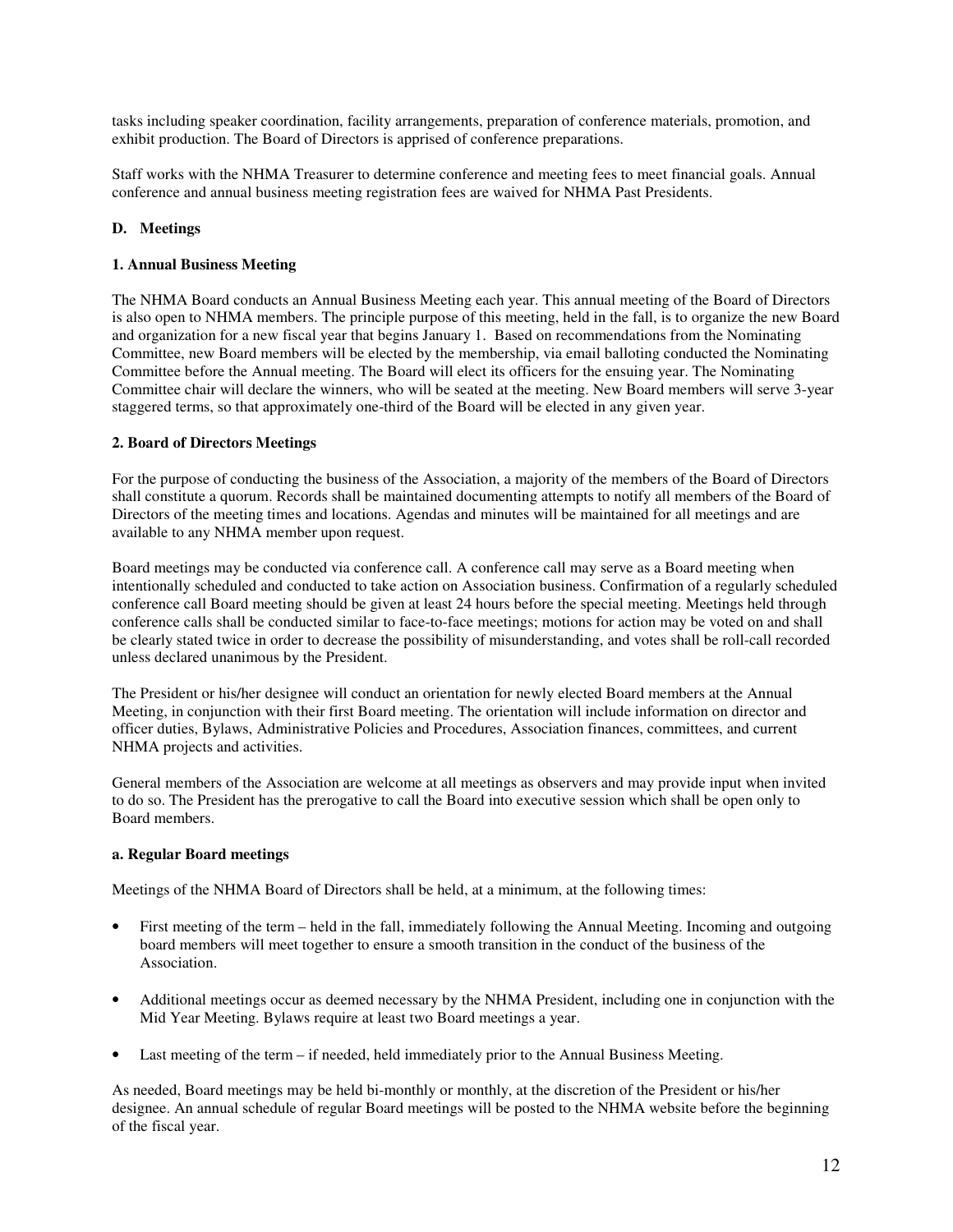#### **b. Special Board meetings**

Special meetings of the Board of Directors may be called by the President at any time for the purpose of conducting specific business of the Association, provided that only the business that necessitated the meeting shall be acted upon at such special meetings.

The President shall call a special meeting upon the request of a majority of the Board of Directors.

If a special meeting requires travel, a seven-day notice is required but may be waived by a two-thirds vote of the Board of Directors.

# **3. Executive Committee meetings**

The provisions relating to Board meetings shall apply to Executive Committee meetings, except that regular monthly meetings shall be scheduled, the meeting schedule need not be posted to the website, special meetings may be called on 24-hour notice, and meeting schedules and minutes shall be provided to the Board of Directors.

### **4. Committee Meetings**

Upon appointment of a Committee Chair and members, the Chair shall review the existing mission and guidelines for the committee, make recommended changes if needed, and provide a scope of work to committee members.

Committees will meet and/or report out at least quarterly. Because of the wide geographical separation among committee members, most committee business may be accomplished by mail or conference calls, in accord with procedures outlined in the section on Board meetings, above. The Committee Chair should work with the Executive Director to schedule any committee meetings that will be held in conjunction with other NHMA meetings or conferences.

Actions requiring a vote of members will be documented in minutes, which will also include a list of those participating and issues considered. Minutes will be provided to the Board via the Executive Director.

# **VI. VOTING**

Full voting rights are granted to all categories of members in good standing. Each member in good standing shall be entitled to cast one vote on NHMA membership business, except that institutional members shall be limited to two votes per institutional membership, and student memberships do not include voting privileges. (Amended Dec. 10, 2011.)

Ballots for issues and offices will be made available to members (or Board members, depending on the issue) in good standing prior to and at the meeting where the issue is to be decided. Sufficient lead time must be provided for members to research and consider the officers or issues. The ballots may be returned by email or in person, in accord with the procedures specified on the ballots. In special circumstances where members lack the ability to vote online or in person, issues requiring action of the Association membership may be voted on by mail-in ballot. Such issues and procedures, as proposed, shall be clearly stated as a face of the ballot. Voters may write in candidates for officers and members of the Board. Matters requiring action of the Association membership must pass by a majority of eligible votes cast unless otherwise specified on the ballot. The results of membership votes shall be published on the website.

Elections will be supervised by the Nominations Committee. The original ballots and messages shall be maintained until validated by the Nominations Committee and ordered for destruction. All challenges of elections will be heard by the Board of Directors at a special meeting called by the President.

#### **VII. ELECTIONS**

# **A. Officers**

Officers shall be elected to their terms by a plurality of eligible votes cast. Officers serve one-year terms, beginning with their elections. An officer must be a member is good standing and a member of the Board of Directors. At the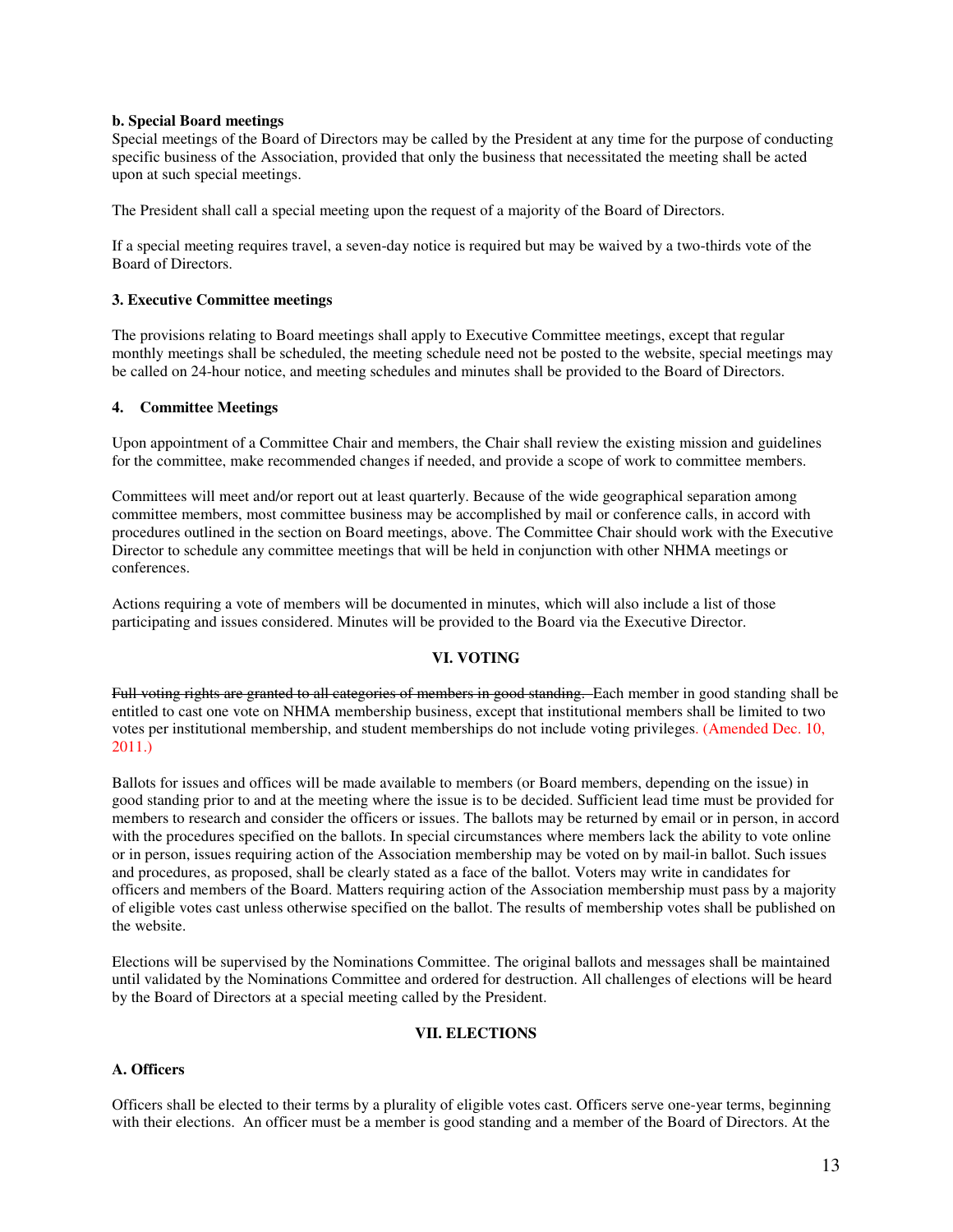election of a new President of the Board, the person holding the office of President shall be designated the Immediately Past President for the ensuing year.

### **B. Board of Directors**

To be elected, appointed or remain as a Director, the candidate must be a member in good standing.

#### **VIII. MEMBERSHIP**

#### **A. General**

Membership recruitment campaigns will be coordinated by the Membership Committee chairperson with the Executive Director and the President or his/her designee.

Membership applications shall be screened by the Executive Director to assure placement of members in the proper membership category at the time the application is received. Applicants who have selected an inappropriate category will be contacted by the Executive Director to resolve the issue. Appeals to the decision of the Executive Director regarding membership applications shall be addressed by the Board of Directors.

# **B. Membership Categories**

#### **1. Individual Member**

Individual membership is available to any individual professionally engaged or interested in the promotion of hazard mitigation and its allied fields.

#### **2. Institutional Member**

Intuitional membership applies to private and public entities, local and regional government, educational institutions, etc.

### **3. Affiliate Member**

Affiliate membership is available to any individual whose institution is an Institutional Member

#### **4. Honorary Member**

Honorary membership may be awarded annually by a majority vote of the Board of Directors to no more than two persons for outstanding contributions toward the advancement of hazard mitigation.

# **5. Life Member**

Life membership shall be accorded each Individual member who has been a member in good standing for 15 years, provided that the individual member is no longer associated with a hazard mitigation function in a capacity that would make them eligible for Individual membership. Past presidents, having served their terms of office, shall by virtue of their accomplishments be known as Past President - Life Members.

#### **6. Retiree Member**

Open to individuals who have successfully retired from a hazard mitigation related position and are no longer able to pay individual dues.

#### **7. Student Member**

Student membership is open to any student attending a post-secondary institution in a full-time capacity, as defined by that institution, or attending a post-secondary institution in a part-time capacity and not employed full-time in the hazard mitigation field. Student membership is available for a maximum of three (3) consecutive years, provided the Board of Directors is authorized to develop a policy to grant limited extensions of this membership period.

#### **8. Sustaining Member**

In addition to the above categories of membership, the Board may establish additional categories for members who donate to sustain the organization. There categories may include Sustaining Members 1 through 10 or above, depending on the amount of the sustaining donation.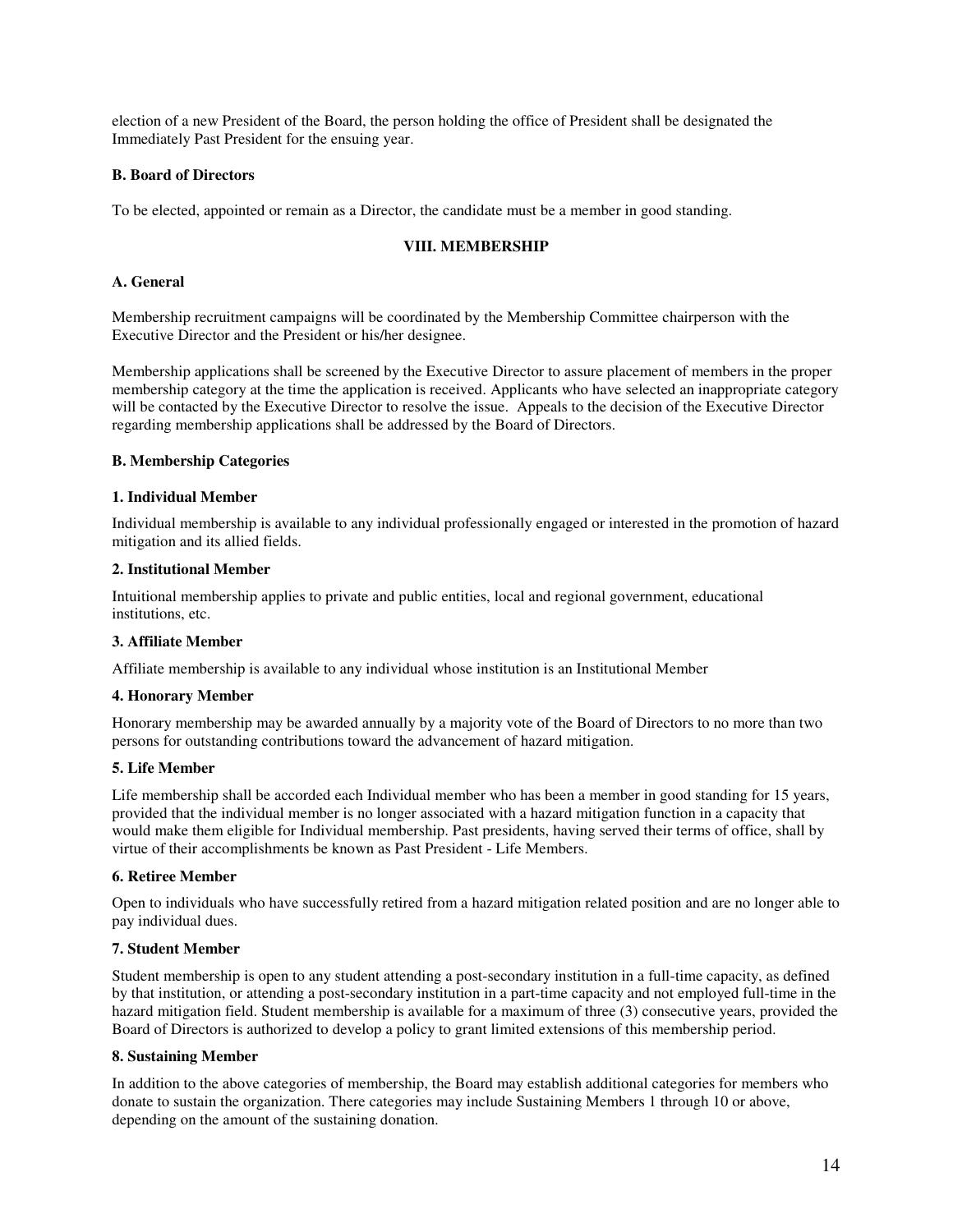# **C. Membership Dues**

Dues shall be established by the Board of Directors at a level sufficient to cover the Association's operating and administrative costs, at a minimum.

The term of membership for which dues are paid is January 1 through December 31.

Dues and fees shall be paid by January 31 of each year and thereafter will be considered delinquent. Members whose dues are delinquent for a period of 30 days and who have not made arrangements with the Association to extend the payment deadline, for good cause, shall forfeit membership, unless alternative arrangements have been made.

Past Presidents must pay their dues while still employed in the hazard mitigation profession. Thereafter, they are accorded Life Membership.

Annual membership dues are established at the following rates:

- Individual membership, \$50
- Institutional membership, \$100 (includes one full membership plus affiliate memberships at additional \$15 each)
- Affiliate membership, \$15
- Honorary or life membership, No Dues
- Student or retiree membership, \$15

If established by the Board of Directors, additional membership categories may recognize sustaining donations above the minimal dues, in any given year. These categories pertain to the year of the contribution and may include:

- Sustaining member, \$500
- Sustaining member 1 \$1000
- Sustaining member 2 \$2000
- Sustaining member 3 \$3,000
- Etc.

The Board of Directors is empowered to make modest promotional and seasonal adjustments to dues, such as allowing dues paid by new members (defined as those who have not paid dues in three years) in the late fall to count toward the ensuing year's dues. The Executive Director also has discretionary authority to make modest adjustments in dues, such as waiving several months' dues for new members late in the fiscal year.

# **D. Services**

#### **1. General**

It is the policy of this Association to provide the following services to its members:

- a. information relating to hazard mitigation
- b. legislative updates;
- c. participation in program design through appointment to committees or work groups;
- d. assistance in program development through information sharing and problem-solving forums.

Institutional and sustaining members may receive special recognitions and privileges.

- Sustaining members will receive a special membership plaque and will be recognized on the website and in publications, when established, and at the awards conference.
- Institutional members may receive special space in an annual directory, opportunity for discounted exhibit fee at annual conference, subscription to publications when established, and a membership plaque.

It shall be the responsibility of the Executive Director to provide membership services.